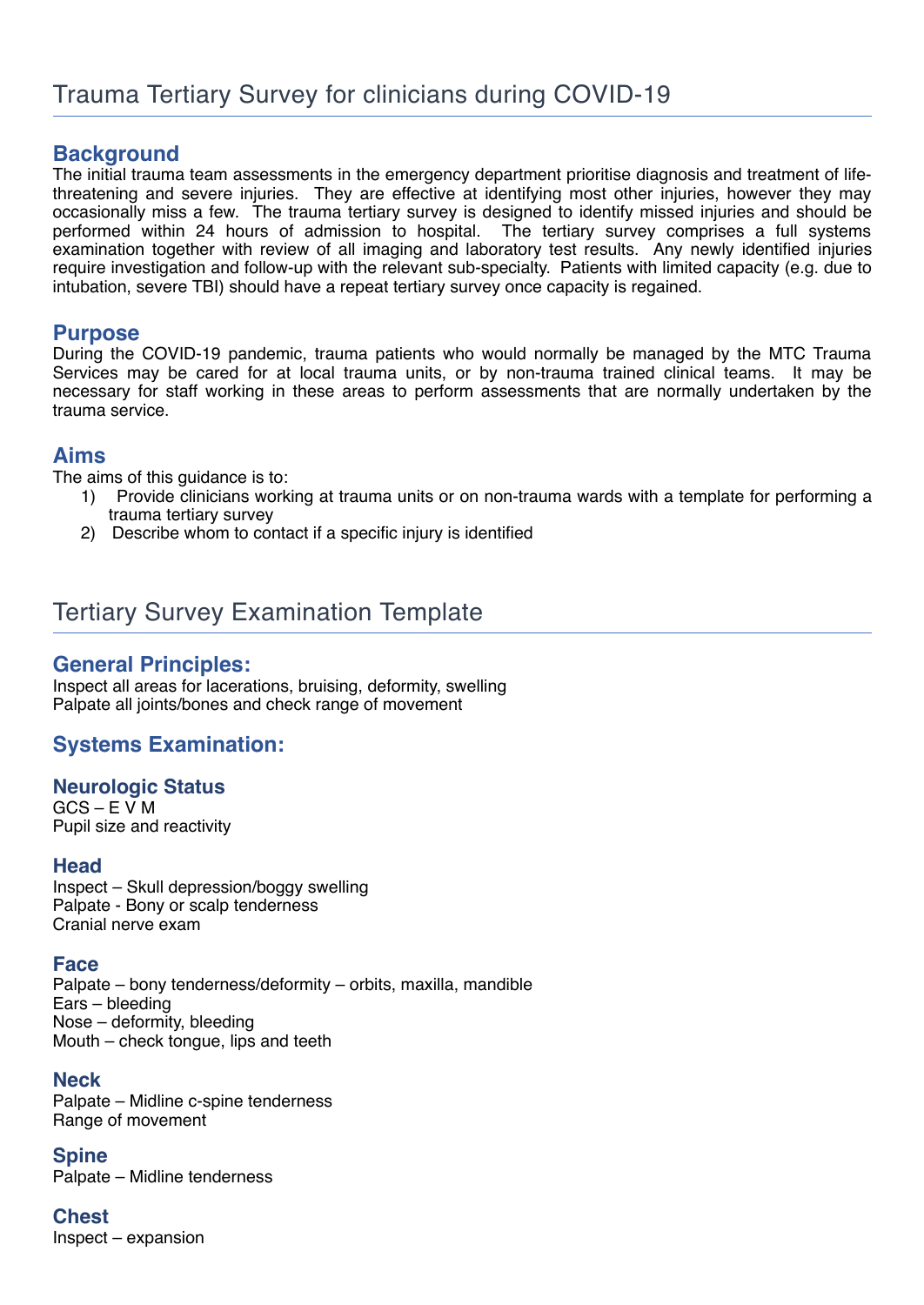Palpate – crepitus, surgical emphysema, bony tenderness Auscultate – air entry; heart sounds

#### **Abdomen**

Inspect – distension, bruising Palpate – tenderness Auscultate – bowel sounds

#### **Pelvis**

Inspect – Bruising, symmetry Palpate – Tenderness, stability

#### **Perineum and external genitalia (if indicated, e.g. pelvic injury, multiple stabbing)**

Inspect – laceration, bruising, swelling Note blood at the urethral meatus

#### **PR (if indicated, e.g. pelvic injury, spinal injury)**

Perianal sensation, anal tone, bleeding

## **Upper Limb**

Inspect - symmetry Palpate – bony tenderness – include clavicles, radial snuffbox Range of movement Neurovascular exam – Power and sensation (central and peripheral), tone, pulses

#### **Lower Limb**

Inspect - symmetry Palpate – bony tenderness Range of movement Neurovascular exam - Power and sensation (central and peripheral), tone, pulses

## **Review of all lab results, operations, and radiology:**

Note any addenda added to radiology reports since initial reporting

**\_\_\_\_\_\_\_\_\_**\_\_\_\_\_\_\_\_\_\_\_\_\_\_\_\_\_\_\_\_\_\_\_\_\_\_\_\_\_\_\_\_\_\_\_\_\_\_\_\_\_\_\_\_\_\_\_

# Trauma Tertiary Survey Documentation Template

#### *Mechanism of Injury:*

| GCS: E V M Total /15            |  |  |    |
|---------------------------------|--|--|----|
| Pupils (size and reactivity): R |  |  | L. |

**Head**

**Neck**

**Spine**

**Chest**

**Abdomen**

**Pelvis**

**Upper Limb Tenderness** Tone Power Sensation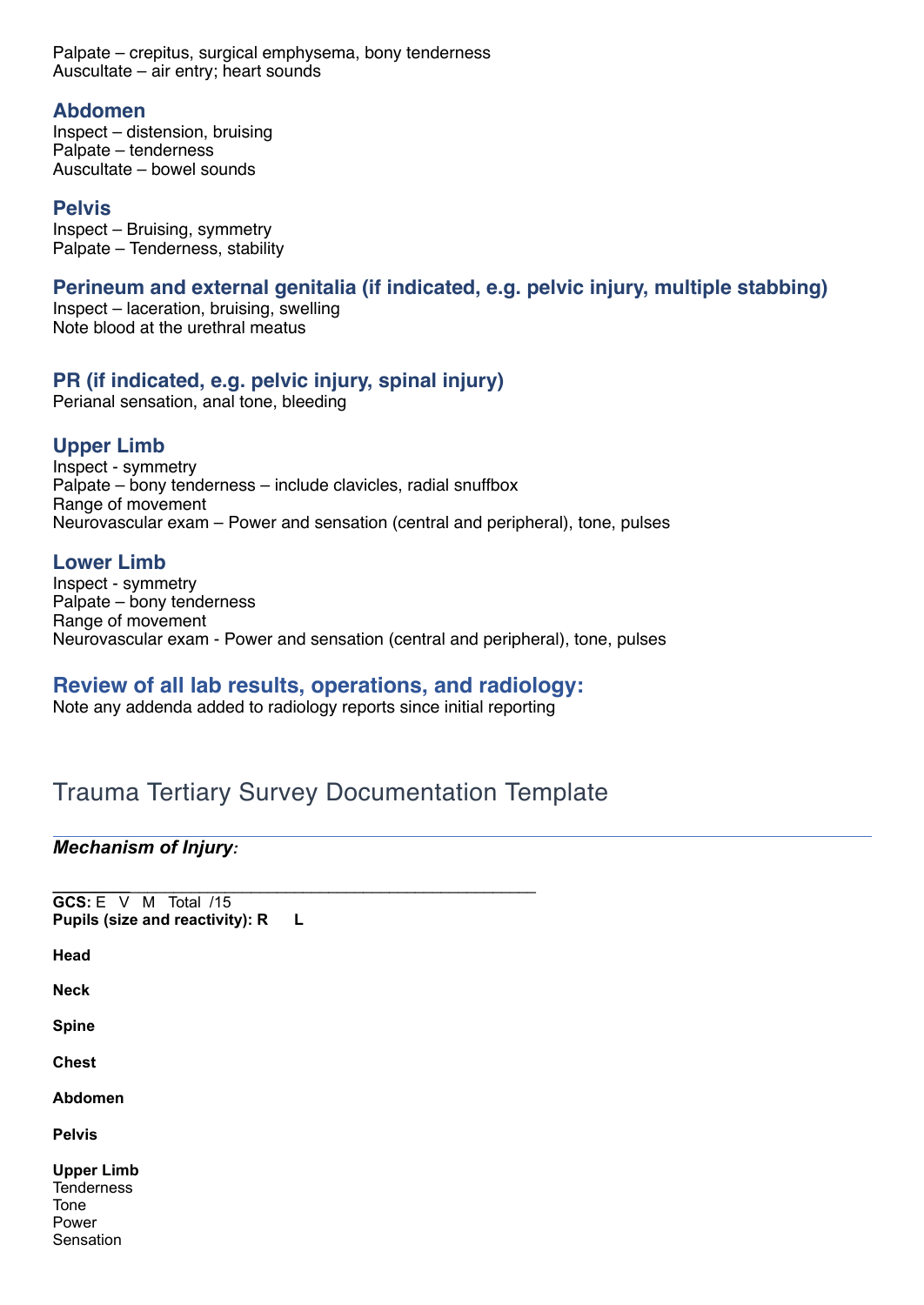#### Pulses

- **Lower Limb**
- **Tenderness** Tone Power Sensation Pulses

**Perineum and genitalia (if required) Rectal examination (if required)**

\_\_\_\_\_\_\_\_\_\_\_\_\_\_\_\_\_\_\_\_\_\_\_\_\_\_\_\_\_\_\_\_\_\_\_\_\_\_\_\_\_\_\_\_\_\_\_\_\_\_\_\_\_\_\_\_

\_\_\_\_\_\_\_\_\_\_\_\_\_\_\_\_\_\_\_\_\_\_\_\_\_\_\_\_\_\_\_\_\_\_\_\_\_\_\_\_\_\_\_\_\_\_\_\_\_\_\_\_\_\_\_\_

\_\_\_\_\_\_\_\_\_\_\_\_\_\_\_\_\_\_\_\_\_\_\_\_\_\_\_\_\_\_\_\_\_\_\_\_\_\_\_\_\_\_\_\_\_\_\_\_\_\_\_\_\_\_\_\_

\_\_\_\_\_\_\_\_\_\_\_\_\_\_\_\_\_\_\_\_\_\_\_\_\_\_\_\_\_\_\_\_\_\_\_\_\_\_\_\_\_\_\_\_\_\_\_\_\_\_\_\_\_\_\_\_

\_\_\_\_\_\_\_\_\_\_\_\_\_\_\_\_\_\_\_\_\_\_\_\_\_\_\_\_\_\_\_\_\_\_\_\_\_\_\_\_\_\_\_\_\_\_\_\_\_\_\_\_\_\_\_\_

\_\_\_\_\_\_\_\_\_\_\_\_\_\_\_\_\_\_\_\_\_\_\_\_\_\_\_\_\_\_\_\_\_\_\_\_\_\_\_\_\_\_\_\_\_\_\_\_\_\_\_\_\_\_\_\_

**All Radiology review:** CT Head CT C-spine CT Chest Abdo Pelvis

Is the CT C-spine clear? Is there a collar proforma in place? DVT Prophylaxis:

Known Injuries:

New injuries/ Tertiary Survey Findings:

Plan:

Tertiary survey completed by: Bleep:

# Specialty to Contact

# **Upper Limb**

- **Musculoskeletal** 
	- $\circ$  Fractures: Orthopaedics (Plastics is an alternative for injuries distal to the carpus)
	- o Tendon injury beyond distal biceps tendon insertion: Plastics
	- o Skin, muscle and nerve Injury: Plastics
	- o All other conditions: Orthopaedics
- · Vascular Injury
	- o Proximal injuries brachial/axillary arteries: Vascular or Trauma
	- o Distal injuries radial/ulnar arteries: Plastics
- · Infection and Foreign Body Penetration
	- o Osteomyelitis: Orthopaedics (Plastics is an alternative if distal to the metacarpals)
	- o Axilla: Trauma/General Surgery
	- o All other conditions: Plastics

# **Lower Limb**

- **Musculoskeletal** 
	- o Pre-tibial lacerations: Plastics
	- o Skin or soft tissue loss: Plastics
	- o Nerve injury: Plastics
	- o All other: Orthopaedics
- · Vascular Injury: Vascular
- · Infection and Foreign Body Penetration
	- o Buttock and groin: Trauma/General Surgery
	- o All other: Orthopaedics